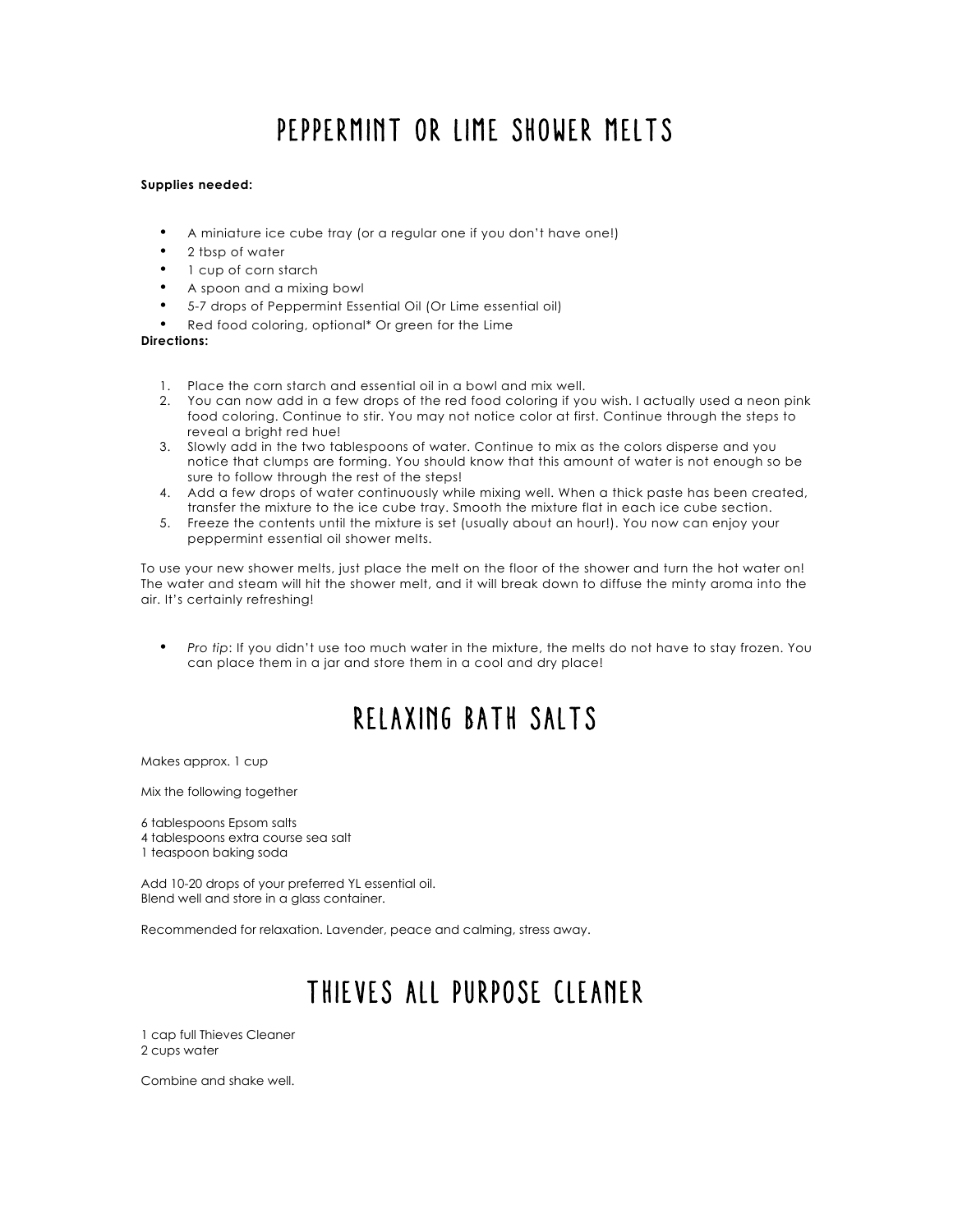## Essential Oil Room Spray

- 1 tablespoon vodka
- 6 tablespoons filtered water
- 10-40 drops of essential oils (peppermint, jasmine, citrus, lavender, etc)

Place the alcohol into a small spray bottle. Add the desired drops of essential oils. Shake well and

add the water. Shake again and spritz whenever you need a little pick-me-up.

## Homemade Peppermint Lip Balm

#### **Ingredients**

- 4 tablespoons of coconut oil
- 2 tablespoons of beeswax
- 1 tablespoon of cocoa butter or shea butter
- 1/2 tsp of vitamin E oil (or about 6 capsules)
- 20 drops of peppermint essential oil

### **Recommended Equipment**

empty lip balm tubes, turkey baster, clean medicine dropper or disposable transfer pipette, small sauce pan, glass measuring cup, large ceramic cup or large mixing bowl (glass or metal), grater (for the beeswax)

#### **Directions**

First create a makeshift double boiler by filling a small sauce pan 1/2 way with water and turn the heat to low or medium low. Once the water is hot (barely a simmer), we'll either sit a larger sized bowl on top of the sauce pan to melt the lip balm ingredients in, or sit a large ceramic cup or glass measuring cup directly into the water. If you're putting it directly in the water, take care to use an oven mitt when handling it.

While the water is warming up, carefully set all the empty lip balm tubes in an area close by and make sure the lids are removed. Once the mixture is melted you have to fill the containers quickly before it re-solidifies.

Using a grater, shred 2 tablespoons worth of beeswax. Place the beeswax into whatever container you're going to use to melt the mixture (measuring cup, mixing bowl, etc.), then measure in the coconut oil and either cocoa butter or shea butter.

Place the container either over or directly in the water on low heat and wait for it to gently melt. Once it's completely melted (no beeswax solids remaining), turn off the heat and set the pan aside. Quickly add the vitamin E oil and essential oil (a little goes a long way), then give it one last stir.

Using the transfer pipette or another form of dropper, carefully fill all the empty lip balm tubes with the mixture. If the mixture starts solidifying in the container, simply reheat it on low until it returns to liquid.

When all the lip balm tubes are filled and the mixture used up, I recommend placing all the dishes/utensils you used in some hot water in the sink so that the beeswax doesn't solidify on them. It'll be easier to clean that way. Set the lip balm tubes aside and let them cool for 2-3 hours. Cap and use within a few months.

### **Notes**

- For a firmer lip balm, trying adding in another tablespoon of beeswax.
- If you're not a big fan of peppermint, try lavender essential oil. Citrus essential oils are popular for lip

balms (lemon, orange, grapefruit, etc.); however, they increase photosensitivity (they make it easier for your skin to burn in the sun), so be cautious of using them in your beauty products during the summer or if you live in a sunny area.